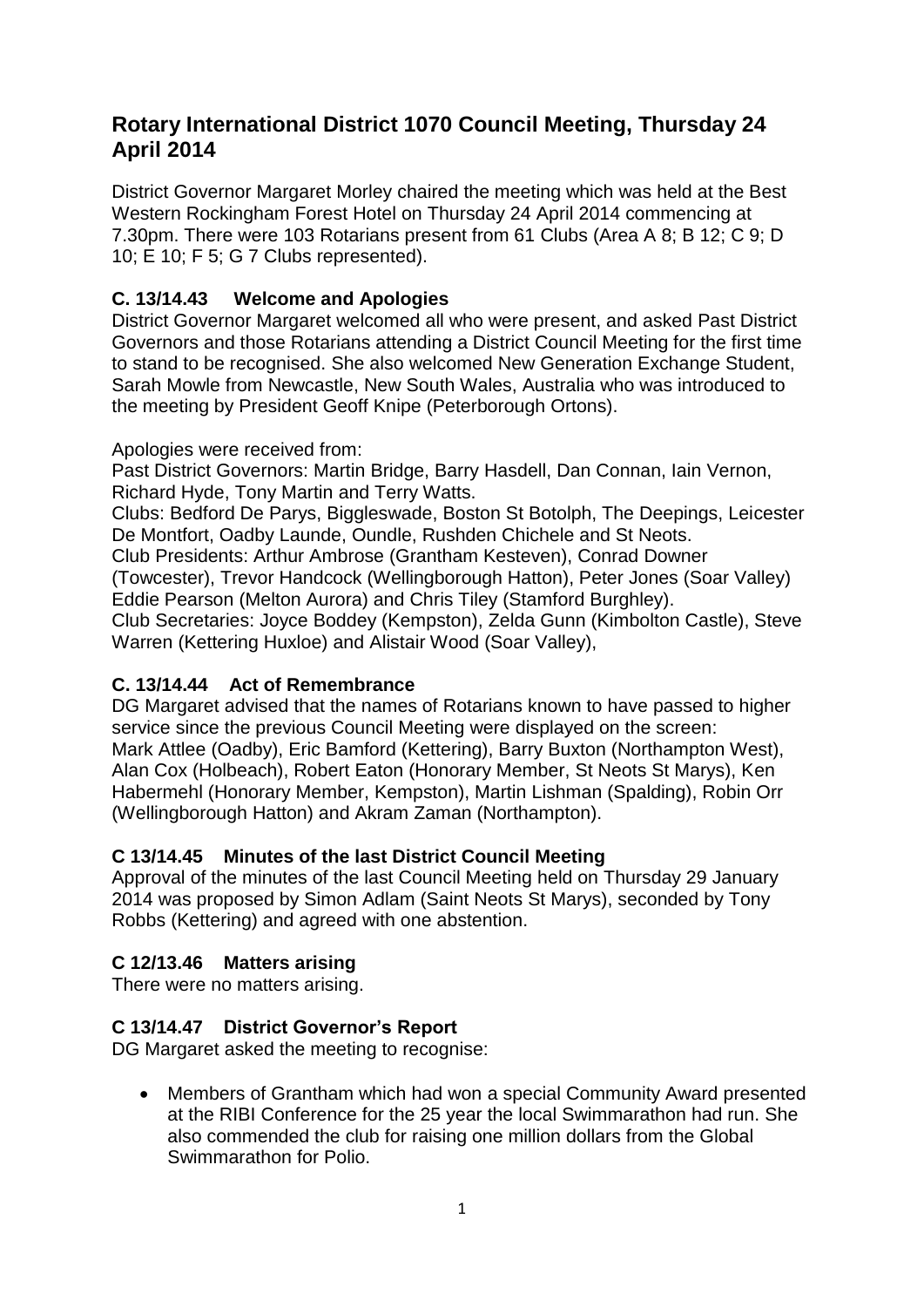- Moira (Leicester) and Howard (Wigston) Bartlett for accompanying the District's finalist to RIBI Young Musician final in Truro, Cornwall, and in their absence, Joyce and Phil Marston (Uppingham) who would support teams at the RIBI Youth Speaks final in Maidstone.
- Janet Cooke (Peterborough Ortons) who had been asked to speak on her work with the publication of Rotary Corner at an RIBI Communications seminar in Manchester.
- John Dehnel (Melton Mowbray) and Roger Neuberg (Oadby) for their work on International project which would each be briefed later in the meeting.

DG Margaret said that she was always pleased to receive constructive comment about RIBI or District matters by e-mail, letter or telephone but she felt it to be totally unacceptable for critical comment to be sent anonymously.

In referring to her written report, DG Margaret updated the meeting on the current situation with District Restructuring. Following a reminder from IPDG Chris Chew that it would be for the Clubs involved to decide on any District moves, a "straw poll" of the meeting showed that those present would support the RIBI Restructuring Team's proposal to add 12 Clubs from District 1270 to the remainder of District 1070 to form a new Area 10 district. Following a question from PDG Neville Hackett DS Dick said he would respond to the request for more information and pass to him the current RIBI discussion documents.

#### **C12/13.48 District Secretary**

District Secretary Dick Parsley reported the results of the election for the District Representative to the 2016 Council of Legislation with the primary delegate being DS Dick himself and the reserve being IPDG Chris Chew. He asked any Club considering making a proposal to COL in accordance with the RI Manual of Procedure to contact him. Proposals would need to be put forward to the July or November District Council Meeting so the submission to Rotary International could be made before the end of 2014.

With regard to the reduction in District Council meetings from 1 July 2014, the consideration of dates had been referred to the District Executive. Taking account of the business of the year, the recommendation were Monday 21 July 2014, Tuesday 25 November 2014 and Wednesday 4 March 2015. There was some discussion on whether the July meeting should be moved to August but taking account of this being the peak holiday month the general feeling of the meeting was for these dates to be approved but this would be considered further for subsequent years.

Details had been circulated of proposed changes to Standing Orders to allow dual electronic authorisation of payments and as requested by the Conference Committee, to more accurately reflect the current situation with Conference committee appointments and roles. With the amendment that the District Rotaract Chairman should read District Rotaract Representative these changes were agreed unanimously.

Club meeting changes: With effect from 28 April 2014 Kettering will meet at Telford Lodge, Rothwell Road, Kettering NN16 8XF at 1230. With effect from 1 July 2014 Shepshed Charnwood will meet at 7.30pm.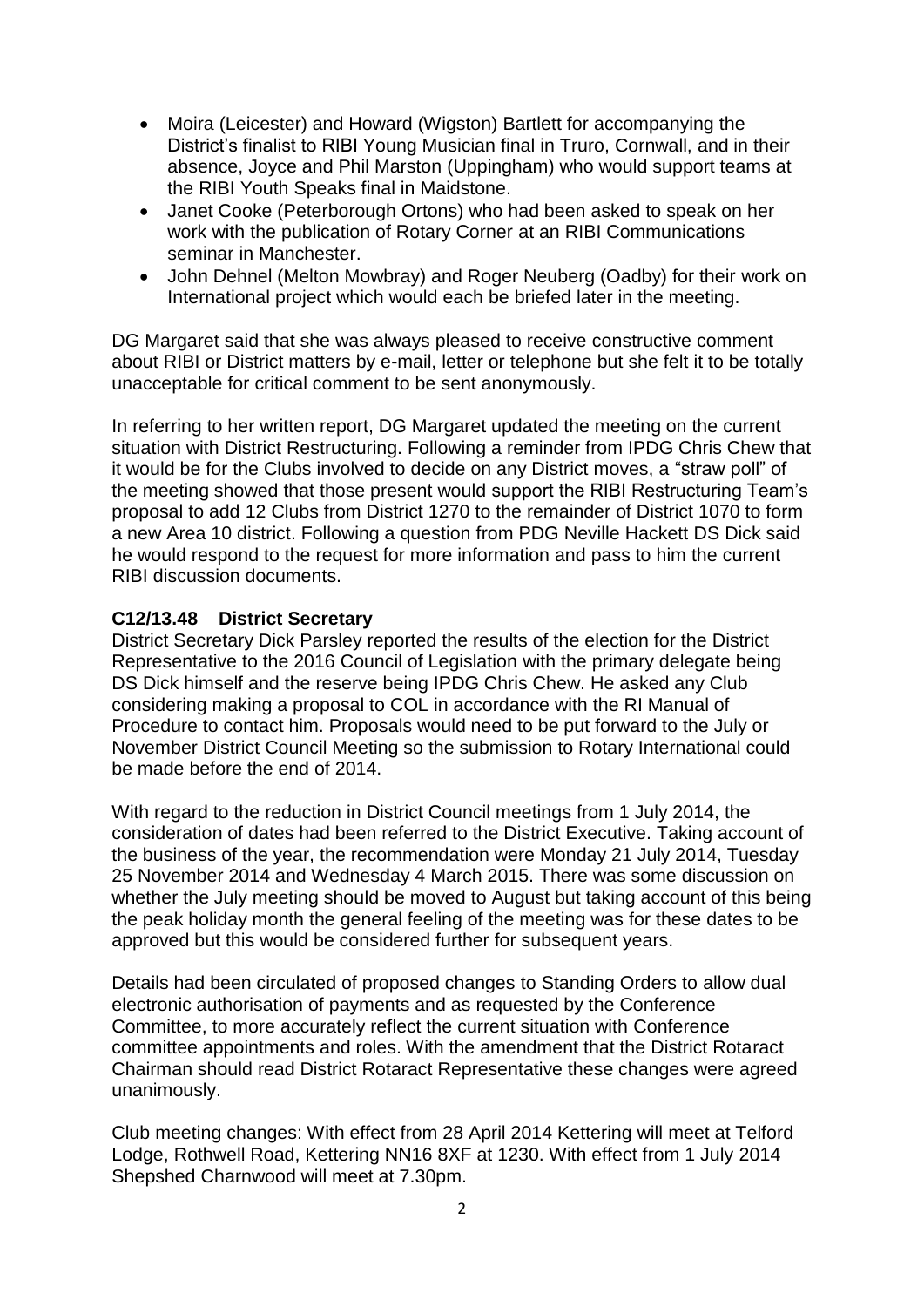## **C 13/14.49 District Treasurer's Report**

DT Eric Lenox said that he had received no questions concerning the Accounts for the period ended 31 March 2014.

The Conference accounts for 2013 had been circulated and no questions were raised and the accounts were thus adopted. It was explained that a significant surplus occurred from the increased level of attendance at the 2013 Conference and as it was members money it was recommended by the Executive that it be returned to members without delay.

The District Treasurer referred to the paper circulated detailing a recommendation of the Executive committee to reduce the capitation by £3 per member from £32 to £29 for the year 2014/15. Geoff Richardson (Huntingdon Cromwell) raised points of order concerning this proposal on the basis that at this stage a change of capitation contravened Standing Orders by seeking, among other things, to overturn a decision of the previous meeting of the District Council. This view was supported by PDG Ken Parkin (Huntingdon). There was discussion which was generally in support of the proposal and Robin Green (Northampton West) proposed an amended resolution to the effect that the "Capitation figure should remain at the agreed figure of £32 and an amount of £3 taken from the Conference Account should be dealt with as a rebate to members" in order not to contravene standing orders. This was seconded by Mike Warrington (Stamford) and agreed overwhelmingly with 3 votes against and 2 abstentions.

#### **C 13/14.50 Assistant Governors' Reports**

There were no additions or questions concerning the written reports which had been circulated.

#### **C 13/14.51 Project Team Chairmen's Reports**

The following items were in addition to the written reports circulated by all Committees.

**International**: Roger Neuberg (Oadby) reported on his recent visit to Uganda and showed a photograph of the 33 e-Ranger motorcycle ambulances which had been made possible by funding mainly from 43 Clubs from the District. Following a question from Linda May (Blaby Meridian) Roger confirmed that the names of Rotary Clubs who had funded complete e-Ranger were shown on that motorcycle ambulances, and he would be supplying a regular report to those Clubs. DG Margaret thanked him for being the driving force behind this very successful project and for all the work that he had done in the previous 3 years as International chairman.

Philippines Typhoon: John Dehnel (Melton Mowbray) reported on his recent visit to the Philippines and included a report and thanks from the District Governor of 3860. Relief aid from this District had exceeded £35,000 and together with Shelterboxes and water purification equipment had been put to excellent use. DG Margaret expressed congratulations to John and all Clubs involved.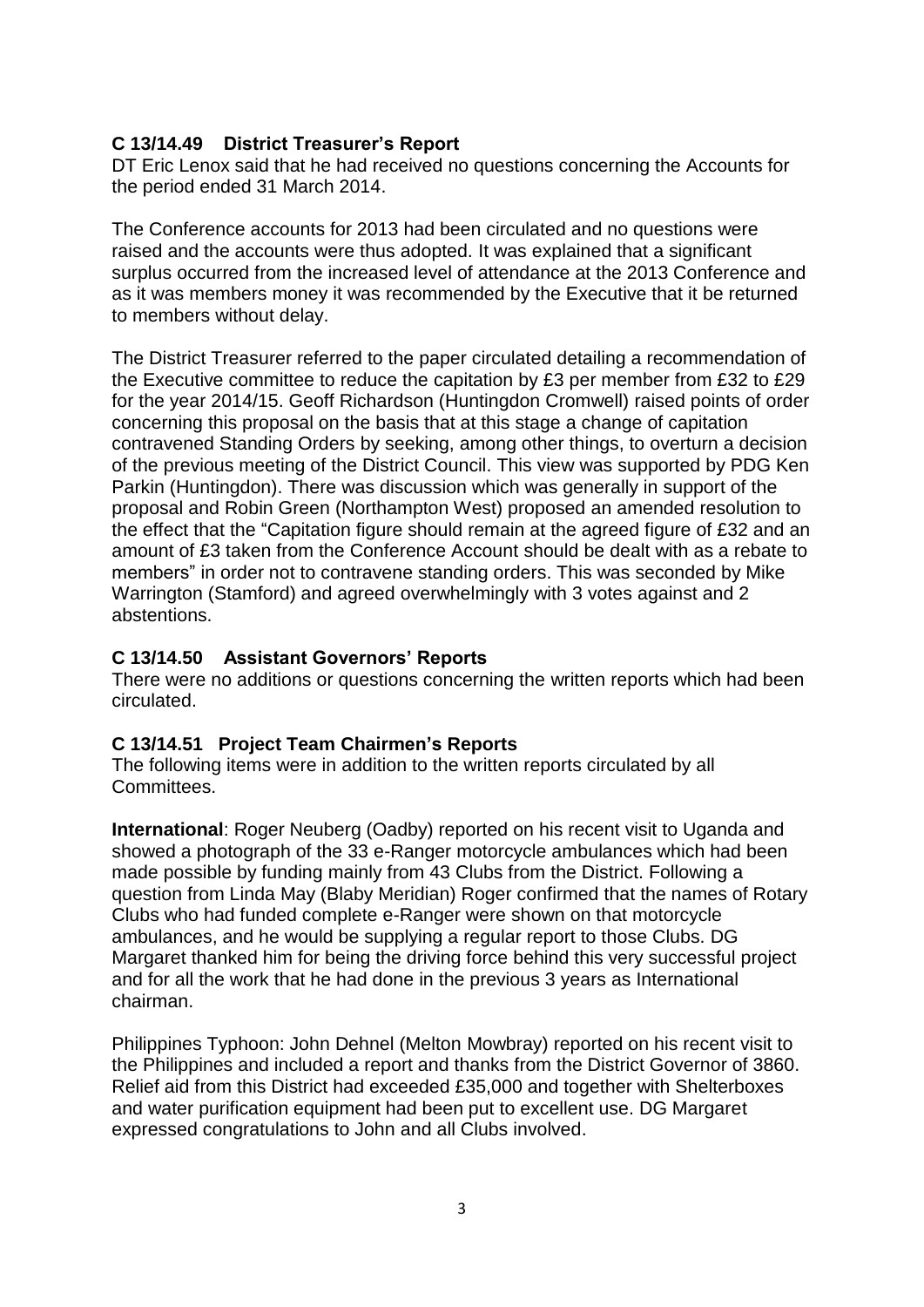**Youth**: Moira Bartlett (Leicester) said that there were now 7 Interact Clubs with enquiries from a further 3. She requested Clubs to encourage Interact members to attend the Multi District Rally at Irthlingborough.

For Youth Exchange she stressed the importance of Club Protection Officers obtaining DBS vetting for all host family members over the age of 16 who were likely to be in the home during an exchange stay otherwise costly delays could occur.

For Young Designer places should be booked by 8 May and entry details supplied by 9 June 2014.

She thanked the members retiring from team posts – Anne Bamfield, Shirley Morley, Colin Yarwood, David Nisbet, and John Knight. She emphasised the importance of Rotarians helping the organisation of projects, individually or by a Club adopting a project, as the competitions could otherwise not take place.

Andrew Cowling said that places were still available for RYLA (Rotary Youth Leadership Awards) and hoped that in the  $30<sup>th</sup>$  year of organisation by the District a full entry could be achieved.

**Community**: Tony Robbs (Kettering) thanked all Clubs for their support over the last three years and introduced his successor Bill Watson (Shepshed Charnwood). He reminded members that Make Winfield and his support team would be taking a group to the Calvert Trust in the coming week and the DG Margaret and Andrew would be joining them for some of the time. Bill Watson encouraged club delegates to submit entries for the various community awards. DG Margaret in her turn thanked Tony for his 3 years as Community chairman.

#### **Support Team Chairmen's Reports**

The following items were in addition to the written reports circulated by Committees.

**Vocational**: Colin McCartney (Biggleswade Ivel) asked clubs to ensure a good attendance at the Vocational break-out session at District Assembly when the District Vocational Skills Database would be explained and launched. He also encouraged clubs to submit entries for the District Vocation Competition since the closing date was 30<sup>th</sup> April.

DG Margaret thanked Colin for his work as team leader in the past year in continuing to establish the Vocational team as a separate grouping and wished John Clayton (Melton Aurora) we ll as he took over this role.

**Communications**: Tim Tucker (St Ives) had nothing to add to his report and he was thanked by DG Margaret for his enthusiastic leadership of the Communication team during the year.

**Leadership Development and Training:** DG Margaret noted that Peter Brearley (Towcester) had been unwell and that he had nothing to report to the meeting. She expressed her thanks to Peter for leading the training team for the year and, on behalf of the Council, wished him a full and speedy recovery.